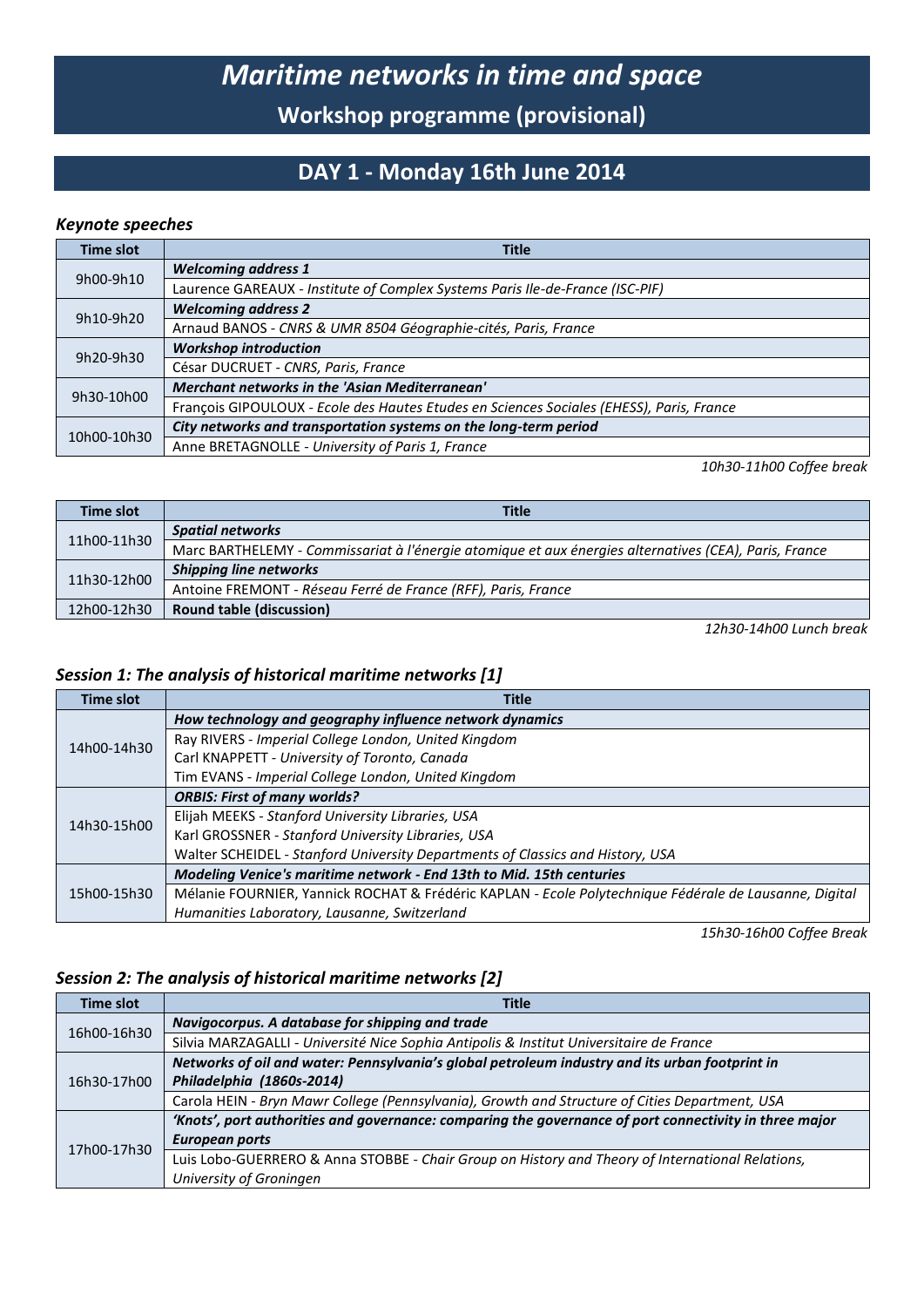### **DAY 2 - Tuesday 17th June 2014**

#### *Session 3: Dedicated "World Seastems" session [1]*

| Time slot   | <b>Title</b>                                                                  |
|-------------|-------------------------------------------------------------------------------|
| 9h00-9h30   | The complex corpus of Lloyd's List periodicals: from collection to extraction |
|             | Sébastien HAULE & Kamel AIT-MOHAND - CNRS, Paris, France                      |
| 9h30-10h00  | <b>Changing Mediterranean maritime networks</b>                               |
|             | Nora MAREI - CNRS, Paris, France                                              |
| 10h00-10h30 | Ports and shipping routes in the "first globalization" phase (1890-1925)      |
|             | Bruno MARNOT - University of La Rochelle, France                              |

*10h30-11h00 Coffee break*

#### *Session 4: Dedicated "World Seastems" session [2]*

| Time slot   | <b>Title</b>                                                                                           |
|-------------|--------------------------------------------------------------------------------------------------------|
| 11h00-11h30 | Port-city evolutions in the 1950-2010 period                                                           |
|             | Félix ATTIA - University of Paris 1, France                                                            |
| 11h30-12h00 | Complex network measures applied to global maritime flows (1890-2010)                                  |
|             | César DUCRUET - CNRS, Paris, France                                                                    |
| 12h00-12h30 | Polarization of oceanic areas and shape of the global network of shipping containerized traffic at the |
|             | dawn of the 1990s                                                                                      |
|             | Olivier JOLY - University of Le Havre, France                                                          |

*12h30-14h00 Lunch break*

#### *Session 5: Maritime network dynamics*

| <b>Time slot</b> | <b>Title</b>                                                                                              |
|------------------|-----------------------------------------------------------------------------------------------------------|
| 14h00-14h30      | The multiplier attachment: A shipping network architecture                                                |
|                  | Francesca MEDDA & Simone CASCHILI - UCL QASER Lab, University College London, London, United Kingdom      |
| 14h30-15h00      | Modelling the emergence of world's direct shipping lines: An uncertainty analysis                         |
|                  | Ronald HALIM & Lóránt TAVASSZY - Delft University of Technology, Transport and Logistic Group, Delft, The |
|                  | <b>Netherlands</b>                                                                                        |
| 15h00-15h30      | Random walks in dynamic maritime networks                                                                 |
|                  | Frédéric GUINAND & Yoann PIGNÉ - LITIS Laboratory, University of Le Havre, France                         |

*15h30-16h00 Coffee break*

#### *Session 6: Diffusion and vulnerabilities in maritime networks*

| Time slot   | Title                                                                                               |
|-------------|-----------------------------------------------------------------------------------------------------|
| 16h00-16h30 | The complex network of cargo ship movements and its importance in marine bioinvasion                |
|             | Michael GASTNER - Institute of Technical Physics and Materials Science, Research Centre for Natural |
|             | Sciences, Hungarian Academy of Sciences, Budapest, Hungary                                          |
| 16h30-17h00 | Maritime network vulnerability to cascading failures                                                |
|             | Serge LHOMME - Ecole des Ingénieurs de la Ville de Paris (EIVP), Paris, France                      |
| 17h00-17h30 | Maritime network evolution under crisis: The case of North Korea                                    |
|             | Stanislas ROUSSIN - ASEM Institute, Seoul, Republic of Korea                                        |

*18h00 Departure to the Gala Dinner (Seine River Cruise)*